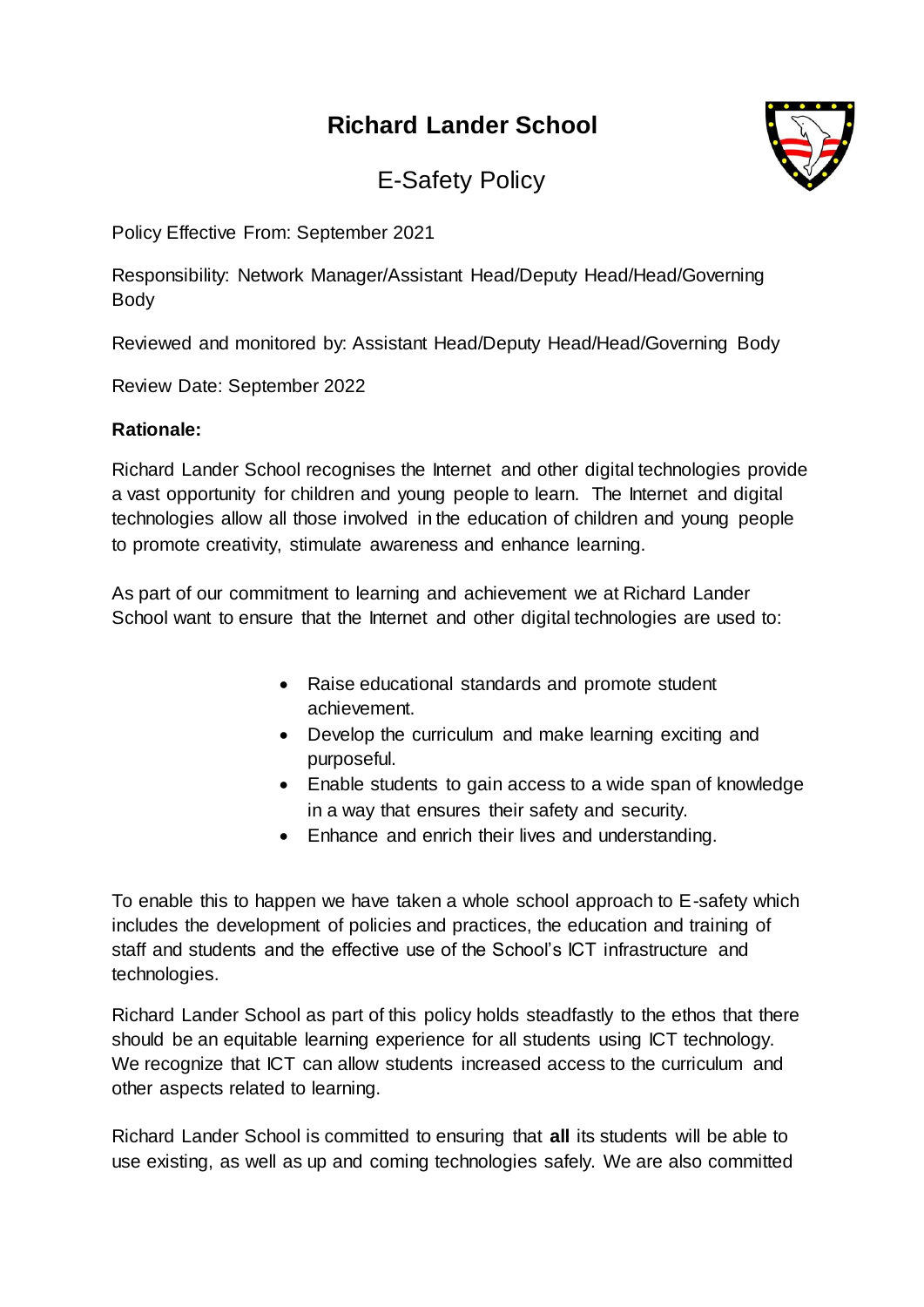to ensuring that all those who work with children and young people, as well as their parents, are educated as to the risks that exist so that they can take an active part in safeguarding children.

### **Scope of Policy:**

The policy applies to:

- all students;
- all teaching and support staff (including peripatetic), school governors and volunteers;
- all aspects of the School's facilities where they are used by voluntary, statutory or community organisations.

Richard Lander School will ensure that the following elements are in place as part of its safeguarding responsibilities to students:

- a list of authorized persons who have various responsibilities for Esafety;
- a range of policies including acceptable use policies that are frequently reviewed and updated;
- information to parents that highlights safe practice for children and young people when using the Internet and other digital technologies;
- adequate training for staff and volunteers;
- adequate supervision of students when using the Internet and digital technologies;
- education that is aimed at ensuring safe use of Internet and digital technologies;
- a reporting procedure for abuse and misuse.

#### **Infrastructure and Technology**

Richard Lander School recognises that as part of its safeguarding responsibilities there is a need to work in partnership. One of our major partners is the South West Grid for Learning who provide our Broadband Access as well as filtering capability. As part of our commitment to partnership working, we fully support and will continue to work with SWGfL to ensure that student and staff usage of the Internet and digital technologies is safe.

Richard Lander School will, as part of its wider safeguarding responsibilities, seek to ensure that voluntary, statutory and community organisation take an approach to their activities that sees the welfare of the child as paramount. To this end, we expect any organisation using the school's ICT or digital technologies to have appropriate policies and procedures that are aimed at safeguarding children and young people and reporting concerns.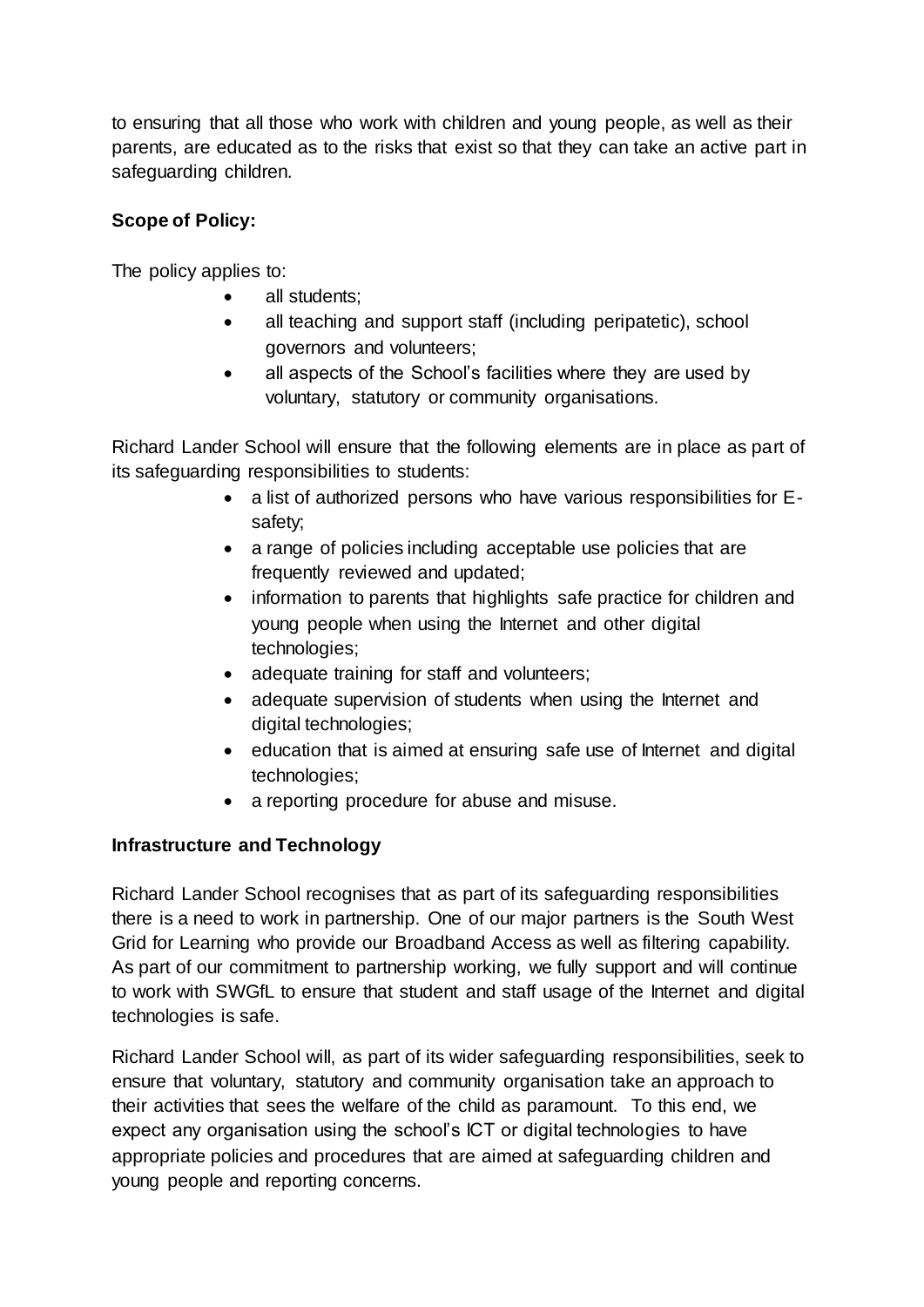### **Policies and Procedures**

We at Richard Lander School understand that effective policies and procedures are the backbone to developing a whole-school approach to E-safety. The policies that exist within Richard Lander School are aimed at providing a balance between exploring the educational potential of new technologies safeguarding students. Richard Lander School will seek to ensure that Internet, mobile and digital technologies are used effectively for their intended educational purpose, without infringing legal requirements or creating unnecessary risk.

Richard Lander School expects all staff and students to use the Internet, mobile and digital technologies responsibly and strictly according to the conditions below:<sup>1</sup> These expectations are also applicable to any voluntary, statutory and community organisations that makes use of the school's ICT facilities and digital technologies.

#### Users shall not:

Visit Internet sites, make, post, download, upload or pass on, material, remarks, proposals or comments that contain or relate to:

- Indecent images of children
- Promoting discrimination of any kind
- Promoting racial or religious hatred
- Promoting illegal acts
- Any other information which may be offensive to peers or colleagues e.g. abusive images; promotion of violence; gambling; criminally racist or religious hatred material

The School recognises that in certain planned curricular activities, access to otherwise deemed inappropriate sites may be beneficial for educational use. In such circumstances, there is an expectation that access is pre-planned and recorded and also permission is given by senior leaders, so that the action can be justified, if queries are raised later.

Incidents which appear to involve deliberate access to websites, newsgroups and online groups that contain the following material will be reported to the Police:

- Images of child abuse (images of children whether they are digital or cartoons, apparently under 18 years old, involved in sexual activity or posed to be sexually provocative)
- Adult material that potentially breaches the Obscene Publications Act in the UK

 $\overline{a}$ <sup>1</sup> For the purposes of this document, Internet usage means any connection to the Internet via web browsing, external email, news groups or messaging services, mobile technologies e.g. mobile phone, including Bluetooth applications, PDA's etc.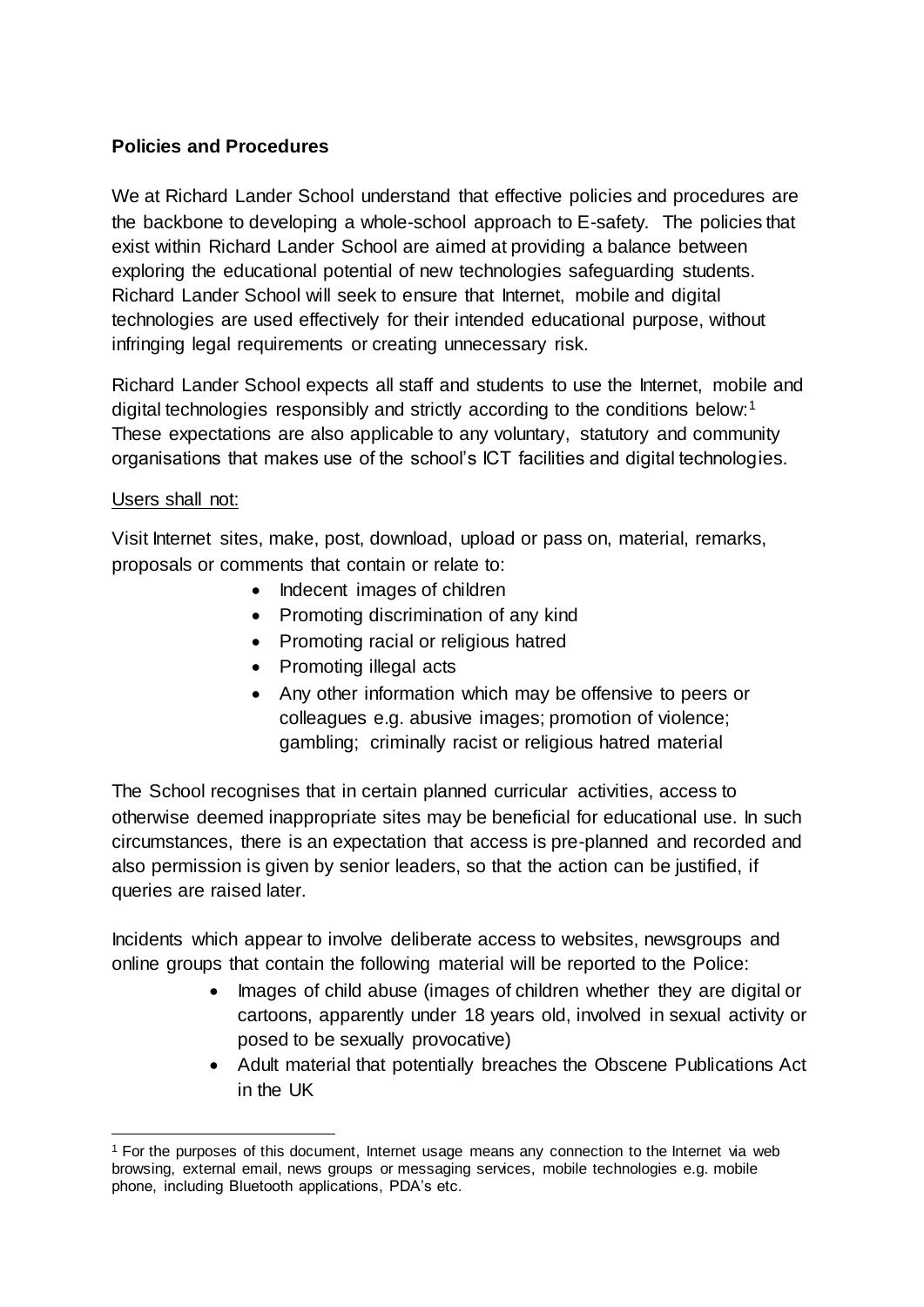- Criminally racist, homophobic or anti-religious material
- Violence and bomb making
- Illegal taking or promotion of drugs
- Software piracy
- Other criminal activity

### In addition, users may not:

- Use the SWGfL or an equivalent broadband provider's facilities for running a private business;
- Enter into any personal transaction that involves SWGfL or member Local Authorities in any way;
- Visit sites that might be defamatory or incur liability on the part of Richard Lander School or the SWGfL.
- Upload, download, or otherwise transmit (make, produce or distribute) commercial software or any copyrighted materials belonging to third parties outside of RLS or SWGfL;
- Reveal or publicise confidential or proprietary information, which includes but is not limited to:

o financial information, personal information, databases and the information contained therein, computer/network access codes, and business relationships;

- Intentionally interfere with the normal operation of the Internet connection, including the propagation of computer viruses and sustained high volume network traffic (sending or receiving of large files or sending and receiving of large numbers of small files or any activity that causes network congestion) that substantially hinders others in their use of the Internet;
- Use the Internet for soliciting, representing personal opinions or revealing confidential information or in any other way that could reasonably be considered inappropriate.
- Transmit unsolicited commercial or advertising material either to other user organisations, or to organisations connected to other networks, save where the material is embedded within, or is otherwise part of, a service to which the member of the user organisation has chosen to subscribe.
- Assist with unauthorised access to facilities or services accessible via SWGfL.
- Undertake activities with any of the following characteristics:
	- o wasting staff effort or networked resources, including time on end systems accessible via the Richard Lander School network and the effort of staff involved in support of those systems;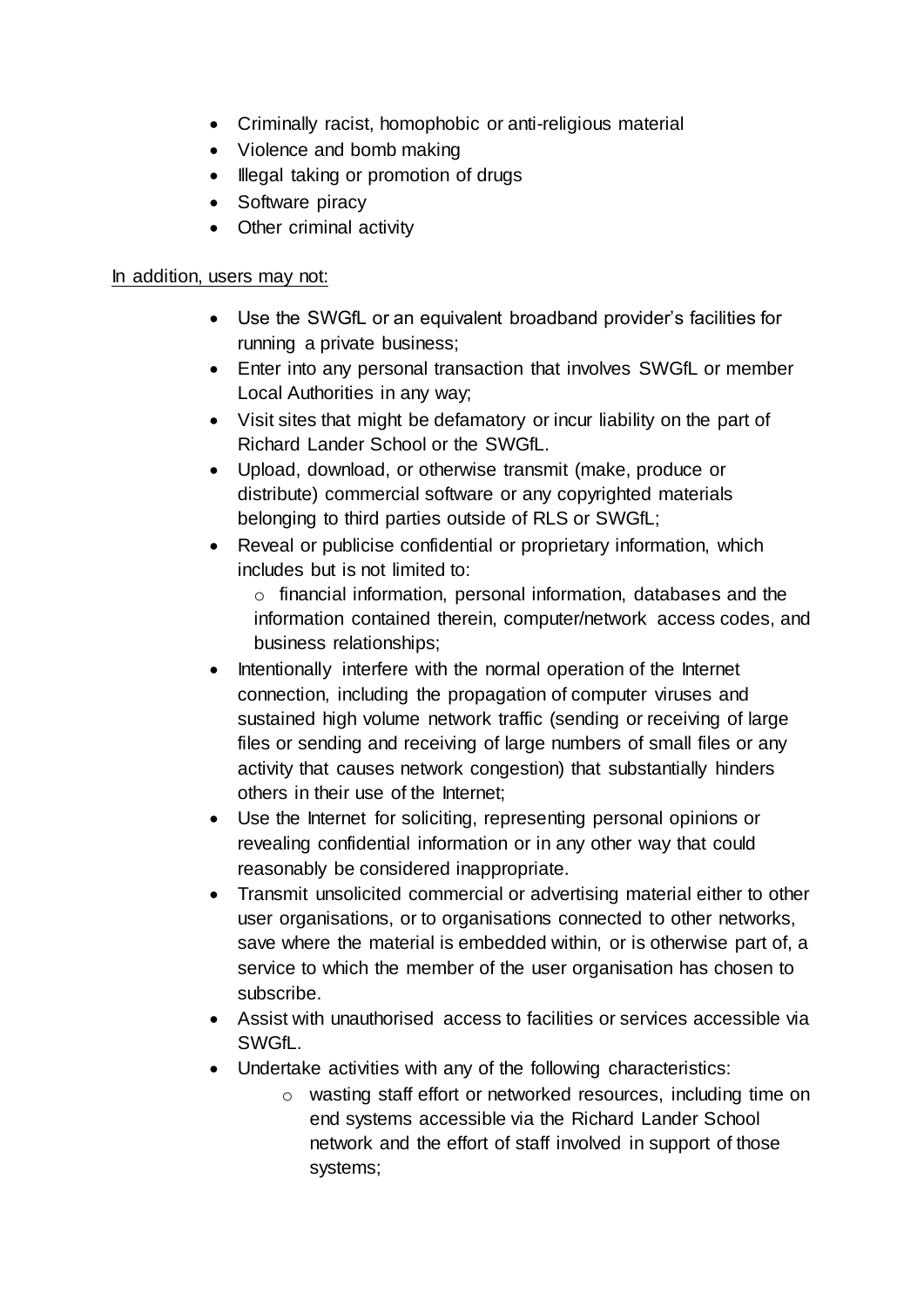- o corrupting or destroying other users' data;
- $\circ$  violating the privacy of other users;
- o disrupting the work of other users;
- o using the Richard Lander School network in a way that denies service to other users (for example, deliberate or reckless overloading of access links or of switching equipment);
- o other misuse of the RLS network, such as introduction of viruses.
- o Use any mobile or digital technologies 3G or mobile Internet services in any way to intimidate, threaten or cause harm to others.
- o Moreover, mobile technologies should not be used to access inappropriate materials or encourage activities that are dangerous or illegal.

Where Richard Lander School or South West Grid for Learning become aware of an illegal act or an attempted illegal act, they will have to comply with the law as it applies and will take action directed by the police if a Regulation of Investigatory Powers Act (RIPA) Notice is issued.

#### **Reporting Abuse**

There will be occasions when either a student or an adult within the school receives an abusive email or accidentally accesses a website that contains abusive material. When such a situation occurs, the expectation of the school is that the student or adult should be report the incident **immediately**.

The School also recognises that there will be occasions where students will be the victims of inappropriate behaviour that could lead to possible or actual significant harm. The response of the School will be to take the reporting of such incidents seriously and where judged necessary, the Designated Safeguarding Lead (DSL) for Child Protection within the School will refer details of an incident to the lead agencies involved in safeguarding children, namely Children's Services and the Police. The DSL for Richard Lander School is Mrs Kerry Towers Assistant Headteacher.

The School, as part of its safeguarding duty and responsibilities will, in accordance with SWCP Procedures assist and provide information and advice in support of child protection enquiries and criminal investigations.

#### **Education and Training**

Richard Lander School recognises that the Internet and other digital technologies can transform learning; help to improve outcomes for children and young people; promote creativity; all of which add up to a more exciting and challenging classroom experience.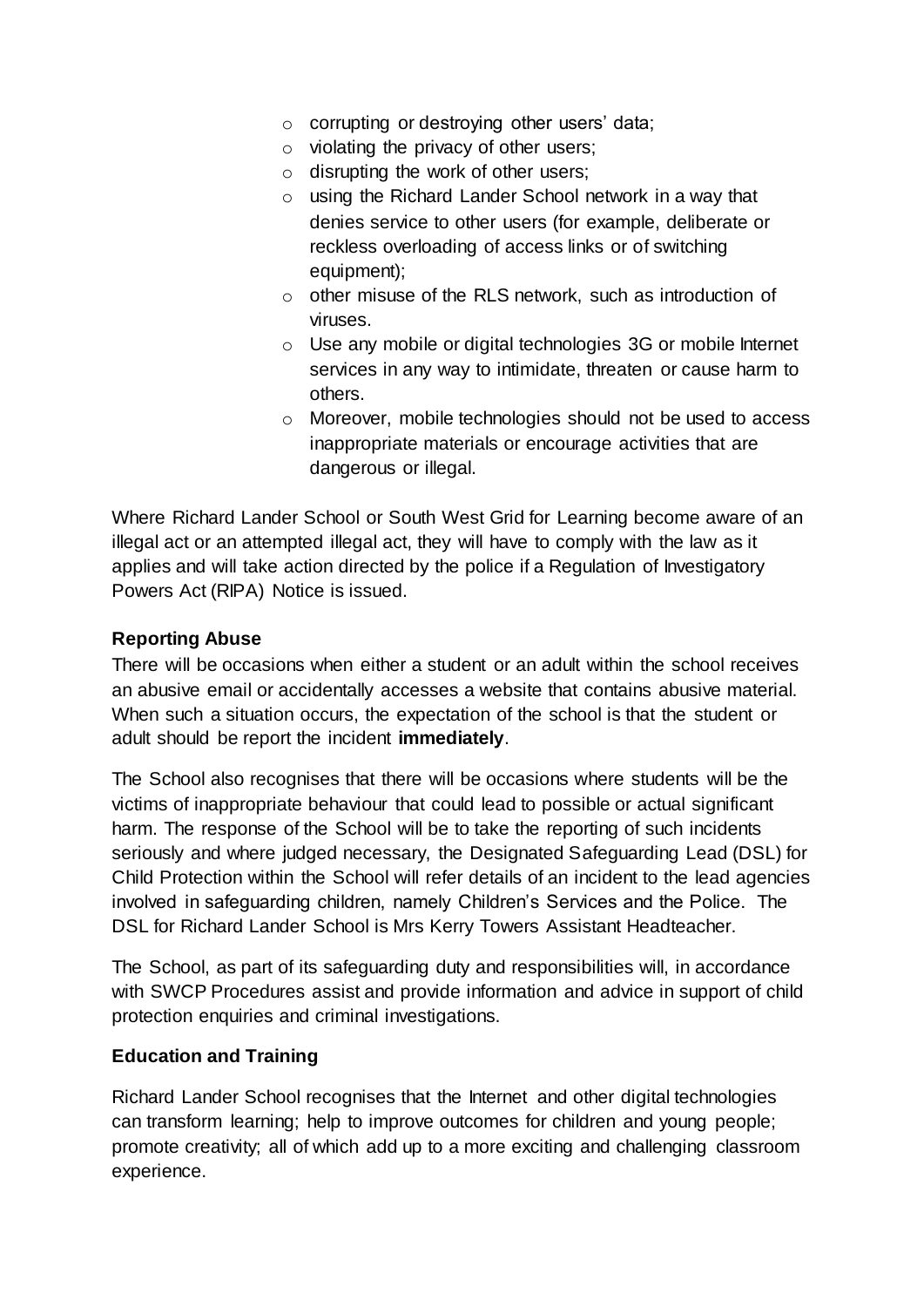As part of achieving this, we want to create within Richard Lander School an accessible system, with information and services online, which support personalised learning and choice. However, we realise that it will be necessary for our students to have the skills of critical awareness, digital literacy and good online citizenship to enable them to use the Internet and other digital technologies safely.

To this end, Richard Lander School will:-

- Enable all students to exercise the skills of critical awareness, digital literacy and good online citizenship as part of the school curriculum.
- Educate school staff so that they are equipped to support students in gaining positive experiences when online and can help students develop strategies if they encounter a problem.
- Support parents in gaining an appreciation of Internet safety for their children and provide them with relevant information on the policies and procedures that govern the use of Internet and other digital technologies within the school.

## **Standards and Inspection**

Richard Lander School recognises the need to have regular inspections of policies and procedures in order to ensure that its practices are effective and that the risks to students are minimised.

### **Monitoring**

Monitoring the safe use of the Internet and other digital technologies goes beyond the personal use of the Internet and electronic mail a student or member of staff may have. Richard Lander School recognises that in order to develop an effective whole school E-safety approach there is a need to monitor patterns and trends of use inside school and outside school (Education and Inspections Act 2006, Section 89(5)).

With regard to monitoring trends, within the school and individual use by school staff and students, Richard Lander School will audit the use of the Internet and electronic mail in order to ensure compliance with this policy. The monitoring practices of the school are influenced by a range of national and Local Authority guidance documents and will include the monitoring of content and resources.

Another aspect of monitoring, which our school will employ, is the use of mobile technologies by students, particularly where these technologies may be used to cause harm to others, e.g. bullying (see anti-bullying policy for further information). We will also ensure that school staff understand the need to monitor our students, and where necessary, support individual students where they have been deliberately or inadvertently been subject to harm.

#### **Sanctions**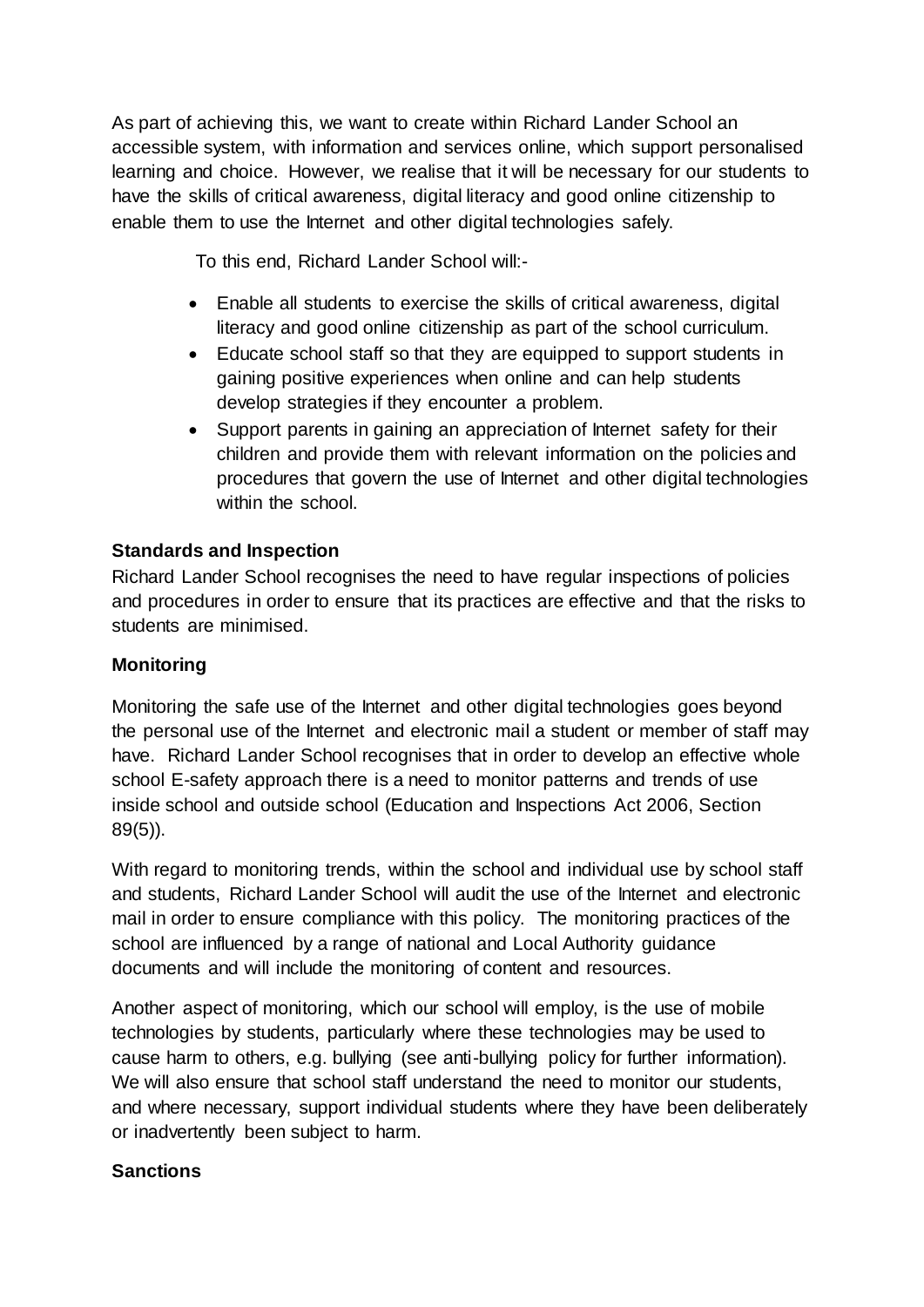Richard Lander School has been careful to develop in conjunction with its partners, policies and procedures to support the innocent in the event of a policy breach and enable the School to manage such situations in, and with, confidence.

Where there is inappropriate or illegal use of the Internet and digital technologies, the following sanctions will be applied:

- *Child / Young Person*
	- o The child/young person will be disciplined according to the behaviour policy of the school, which could ultimately include the use of Internet and email being withdrawn.
	- o Serious breaches may lead to the incident being reported to the Police or other regulatory bodies, for instance, illegal Internet use or child protection concerns.
- *Adult (Staff and Volunteers)*
	- o The adult may be subject to the school's disciplinary process, if it is deemed he/she has breached the policy
	- o Serious breaches may lead to the incident being reported to the Police or other regulatory bodies, for instance, illegal Internet use or child protection concerns.

If inappropriate material is accessed, users are required to immediately report this to the Head of ICT/Network Manager so this can be taken into account for monitoring purposes.

#### **Working in Partnership with Parents and Carers**

Richard Lander School is committed to working in partnership with parents and carers and understand the key role they play in the Internet safety of their children, through promoting Internet safety at home and elsewhere.

We at Richard Lander School also appreciate that there may be some parents who are concerned about the use of the Internet, email and other digital technologies in school. In such circumstances school staff will meet with parents and carers to discuss their concerns and agree upon a series of alternatives that will allow their child to fully access the curriculum, whilst remaining safe.

## **Appendices of the E-safety Policy**

There are multiple aspects of the school's E-safety policy, which include acceptable use policies for both staff and students; ICT equipment (onsite and offsite); data security and retention. The various policy documents relating to these aspects of the